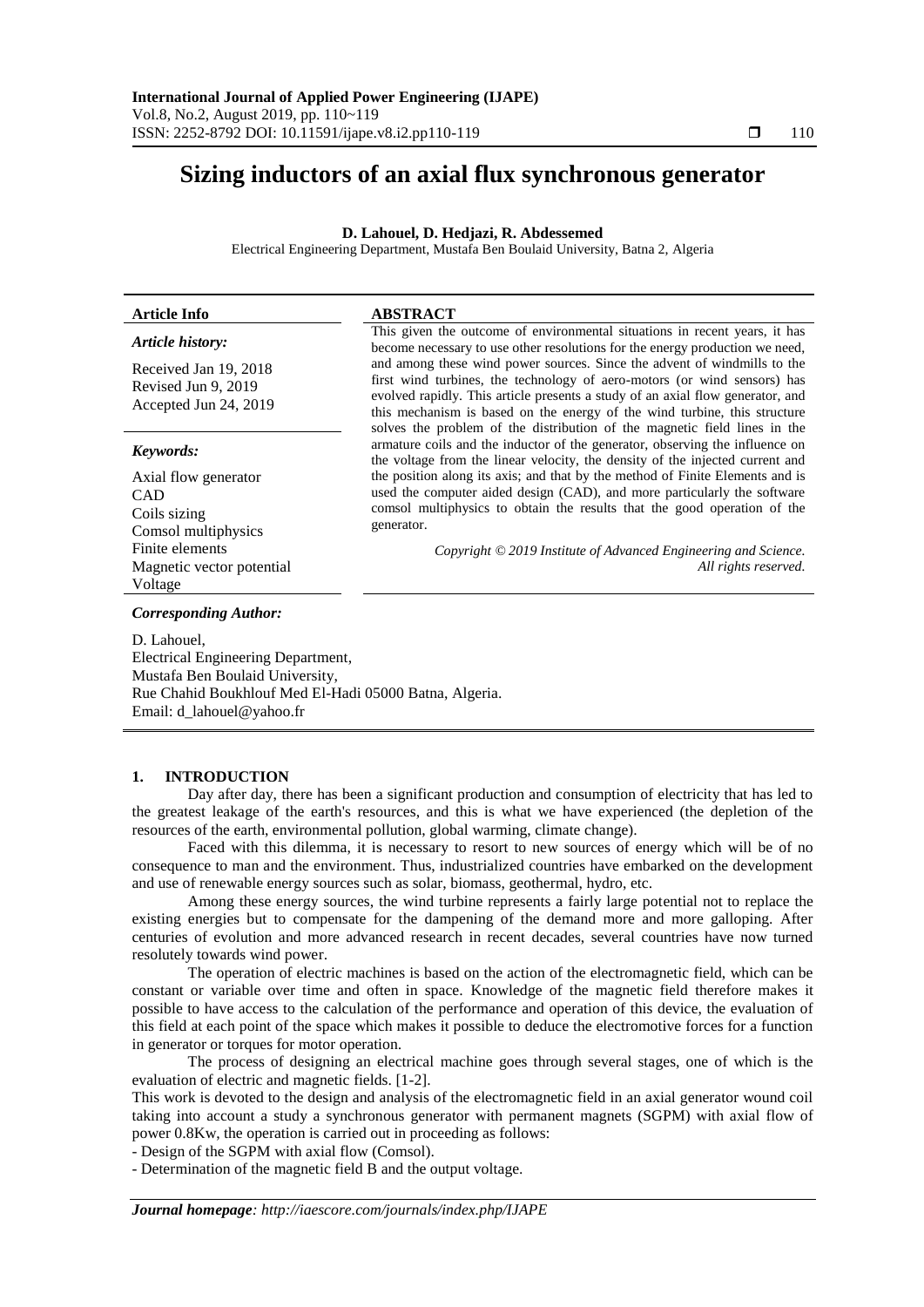- Sizing of the winding inductor of the axial flow generator of power 0.8Kw, conception and analysis of the machine under Comsol.

- Comparative study between the two generators.

The computer-aided design tool CAO Comsol allows us to solve the problem of the distribution of magnetic field lines in the machine and to observe the influence of the density of the injected current and the dimensions of the inductive coils on the voltage release.

#### **2. MODELING APPROACH**

The study of electromagnetic phenomena in electrical machines is based on the use of Maxwell's as shown in (1), because they reflect the interactions between electrical and magnetic graders, while taking into account the reference framework associated with the medium to be studied.

$$
rot\vec{H} = \vec{J} + \frac{\partial \vec{D}}{\partial t}
$$
 (a)  

$$
rot\vec{E} = -\frac{\partial \vec{B}}{\partial t}
$$
 (b)  

$$
div\vec{B} = 0
$$
 (c)  

$$
div\vec{D} = \rho
$$
 (d)

Supplemented with specific materials:

$$
\vec{B} = \mu_0 \mu_r \vec{H} \qquad (a)
$$
  

$$
\vec{D} = \varepsilon \vec{E} \qquad (b)
$$
  

$$
\vec{J} = \sigma \vec{E} \qquad (c)
$$

For low frequencies  $\frac{\partial \vec{D}}{\partial t}$  is zero [3-5].

In the case of electric machines, the most suitable model for the study of electromagnetic phenomena is magnetodynamics, since it takes into account the speed and the currents that are variable with respect to time.

Magnetodynamics have the following advantages:

- It is the most used since it reduces the number of unknowns;
- It makes it possible to impose electric currents, and the deduction of any other physical magnitude. Knowing that :

$$
rot\vec{E} = -\frac{\partial \vec{B}}{\partial t} \text{ et } \vec{B} = rot\vec{A}
$$
\n(3)

$$
rot\vec{E} = -\frac{\partial}{\partial t}\left( rot\vec{A}\right) = -rot\left(\frac{\partial \vec{A}}{\partial t}\right)
$$

$$
\Rightarrow rot\left(\vec{E} + \frac{\partial \vec{A}}{\partial t}\right) = \vec{0}
$$
\n(4)

The parameter  $(\vec{E} + \frac{\partial A}{\partial t})$  is a conservative field, therefore it derives from an electrical scalar potential U, such that:

$$
\vec{E} + \frac{\partial \vec{A}}{\partial t} = -\overrightarrow{grad} \ U \Rightarrow \vec{E} = -\left(\frac{\partial \vec{A}}{\partial t} + \overrightarrow{grad} \ Uright) \tag{5}
$$

Since the inductors are provided with a velocity  $\vec{\theta}$  in a magnetic induction field  $\vec{B}$  which gives rise to induced density currents  $\vec{J}$  is, according to the law of Laplace we have: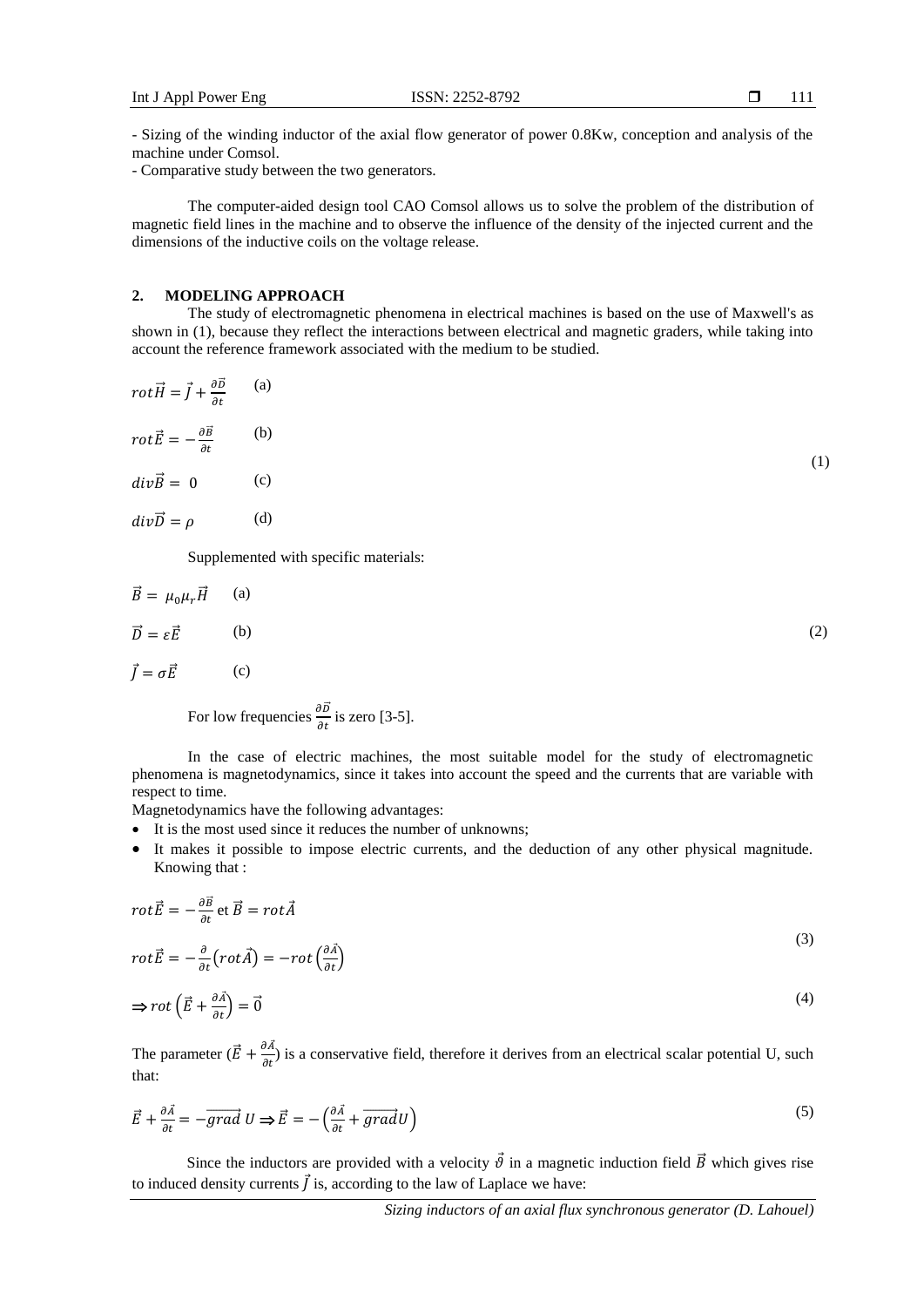$\vec{J} = \sigma \vec{\vartheta} \wedge \vec{B}$  (6)

According to (3-6), the induced currents  $\sigma \frac{\partial \vec{A}}{\partial t}$  the induced currents must be replaced by:

$$
\sigma \frac{\partial \vec{A}}{\partial t} + \sigma \vec{\vartheta} \wedge \vec{B} = \sigma \frac{\partial \vec{A}}{\partial t} + \sigma \vec{\vartheta} \wedge \text{rot} \vec{A}
$$
\n<sup>(7)</sup>

Thus, we arrive at the general equation of magnetodynamics:

$$
rot\left(\frac{1}{\mu}rot\vec{A}\right) + \sigma\frac{\partial\vec{A}}{\partial t} + \sigma\overrightarrow{grad}U - \sigma(\vec{\vartheta} \wedge rot\vec{A}) = \overrightarrow{J_{ext}}
$$
\n(8)

Equation (8) is of the integro-differential and non-stationary type, its resolution makes it possible to determine the vector potential  $\vec{A}$ , and any other parameters since every derivative of  $\vec{A}$ .

To solve this type of equation, generally we use the method of finite differences, or finite elements, for our case the operation of a CAD software Comsol makes it easier for us the task.

## **3. RESOLUTION TOOL**

Comsol multiphysiques (FEMLAB) is a numerical simulation tool that allows to treat many problems coupled thanks to its integrated bank and of very varied physical equations, represented by partial differential equations. This software has many advantages such as:

- the use of a graphical interface
- contains most of the equations;
- can communicate with other software such as MATLAB, SolidWorks. [6-7].

The use of this software allows us a numerical simulation as close as possible to real systems. While respecting the following steps:

- Knowledge of the dimensions of the model to be studied
- Schematics of geometry
- Discretization of the domain and solving the problem
- Results in the form of a curve or text

# **4. DESIGN OF THE TWO VARIANTS**

#### **4.1 Synchronous generator with permanent axial flux magnets (SGPM).**

The axial flow synchronous generator consists of a ferromagnetic steel disk called a rotor, on which are placed permanent magnets, allowing the production of a magnetic field. The fixed stator part carries slots, in which are put three three-phase windings, which can be operated either star or triangle [8-9].

In this part of our work, we will try to design a SGPM with power 0.8kW, characteristics (see Table 1), and nameplate.

| Table 1. Characteristics of the SGPM |                                     |  |  |  |
|--------------------------------------|-------------------------------------|--|--|--|
| Part                                 | Characteristics                     |  |  |  |
| Nominal voltage                      | 150V                                |  |  |  |
| Nominal rotation speed               | 1500min-1                           |  |  |  |
| Nominal power                        | 0.8kW                               |  |  |  |
| Stator: Wired                        | 24 Slots                            |  |  |  |
|                                      | 4 poles                             |  |  |  |
| Rotor: Permanent magnets             | $8(55\times35\times8)$ , Br = 0.84T |  |  |  |
| $w0 = (11+12+13)$ (mm)               | 60                                  |  |  |  |
| $R0 - R1$ (mm)                       | $55 - 140$                          |  |  |  |

On the basis of data of the generator, one moves to the Comsol software to schematize the SGPM (Figure 1), and simulates the system. Figure 1 (a, b) represents the front view in 3D, and the left view of the generator.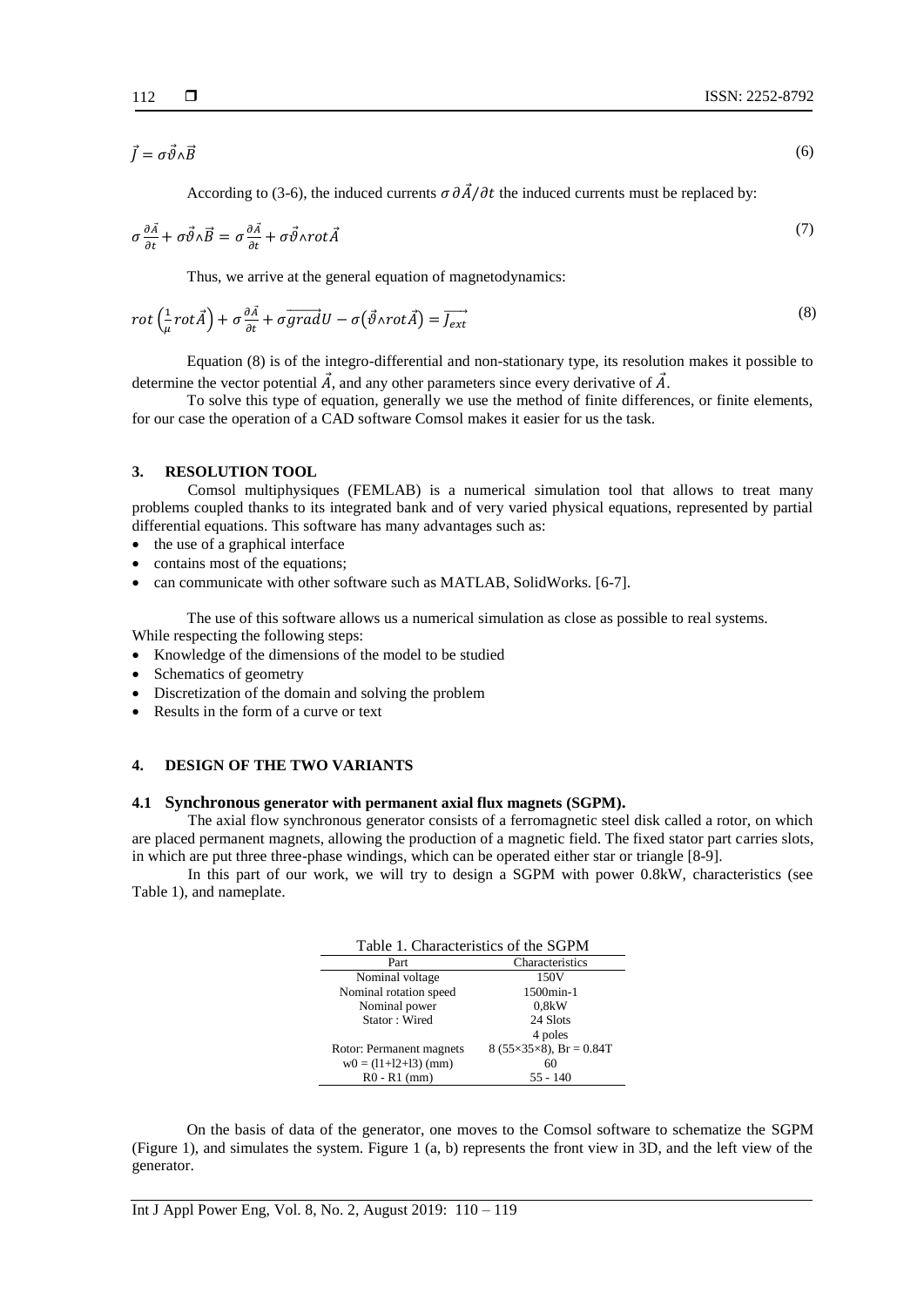

Figure 1. Geometry of the axial flow synchronous generator

To determine the various parameters of *the* SGPM*,* one must ensure that the design by CAD does not contain an error, and then one moves to the discretization and the resolution of the problem. The results obtained are shown in Figure 2.



Figure 2. Distribution of SGPM magnetic field lines B in 3D

Figure 3 shows the variation of the magnetic induction at the air gap in the dynamic state (rotor equipped with a rotational speed), the maximum value of B is of the order of 0.93T. This induction gives rise to a f.e.m in the stator windings. Figure 4 shows the value of the output voltage, measured at the terminals of a single stator coil, with an effective value of 50V.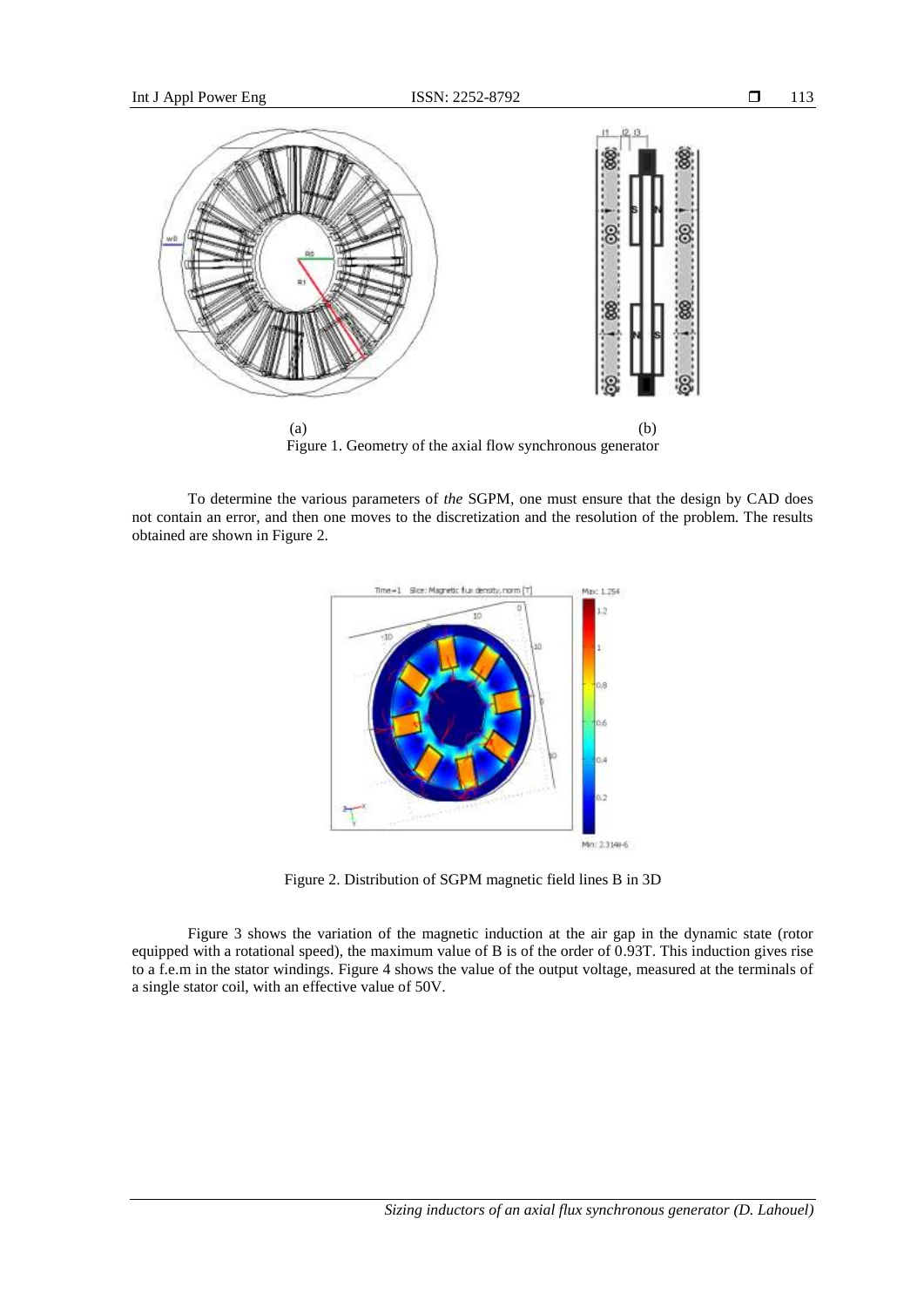

Figure 3. Magnetic induction B as a function of the angle of rotation



Figure 4. The output voltage at the terminal of a stator coil

Our discoid generator consists of two symmetrical parts, and the results correspond to only one stator side. The voltage obtained for  $B = 0.93T$  at the air gap clearly reflects the value indicated on the rating plate. The aim of this work is to dimension and replace the permanent magnet inductor by a coiled inductor, while keeping the same stator.

## **4.2 Axial flux generator with wound inductor**

The inductor in question is discoid, on which are mounted eight coils (Figure 5), capable of producing the same magnetic induction in the air gap of the order of 0.93T. The coils are of circular shape (Figure 6).





(a). Wound stator of generator (b). Wound inductor of generator

Figure 5. Geometry of the wound inductor with axial flux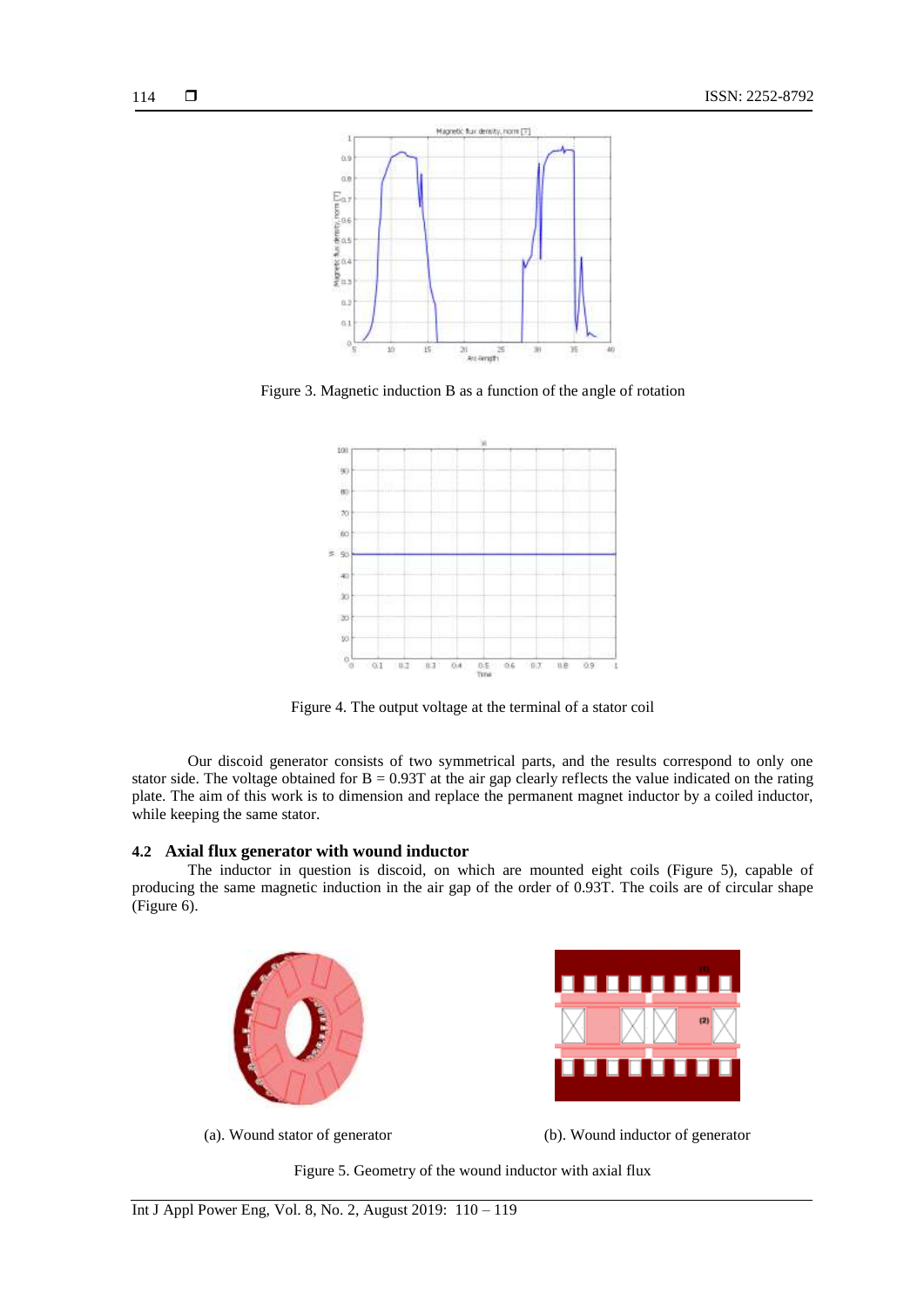

Determination of dimensions is of great interest to the design of electrical machines. Indeed, the dimensioning and evaluation of a coil of the axial generator relies on the knowledge of the magnitudes of the electromagnetic fields, and among these magnitudes the induction of the magnetic field of value practically between 1.4 and 1.6T and a density of current J which may be between 5 and  $7A/mm^2$ .

The parameters are determined as follows:

| $S_h$ (la surface bobinée)= $(H \times L)(mm)$ |                           |
|------------------------------------------------|---------------------------|
| $J_{ext} = 6A/mm^2$                            | $\frac{1}{2}$ For winding |

From this data, it is possible to add: the cross-section of the conductive element, the current that can be injected into this surface, and the number of turns of the coil. The following table gives the diameters of the winding wire and the corresponding currents:

| $\Phi$ wire D <sub>o</sub> /mm | Current 1   | Current 1   | Current 1   |
|--------------------------------|-------------|-------------|-------------|
|                                | $J=5A/mm^2$ | $J=6A/mm^2$ | $J=7A/mm^2$ |
| 0.5                            | 0.89        | 1.176       | 1.372       |
| 0.7                            | 1.925       | 2.31        | 2.695       |
| 0.9                            | 3.18        | 3.816       | 4.452       |
|                                | 3.925       | 4.71        | 5495        |
| 1.5                            | 8.835       | 10.602      | 12.369      |
|                                | 15.7        | 18.84       | 21.38       |
|                                |             |             |             |

## Table 2. Conductor Diameters as a Function of J and Corresponding Currents

Avec :  $J_{ext} = I/S_c$ 

et: 
$$
S_c = \frac{\pi D_c^2}{4}
$$

Donc:  $S_b = H.L = (N_c.S_c).$ 

*Kremp*: The coefficient of filling

We suppose : *Kremp=*1

et :  $J_{ext}=6A/mm^2$ 

*I*: the intensity of current to be injected S<sub>c</sub>: conductive element surface  $N_c$ : the number of turns  $S_b$ : surface wound, AN:  $S_b = (14 \times 26)(\text{mm}^2)$ We suppose : *Kremp=*1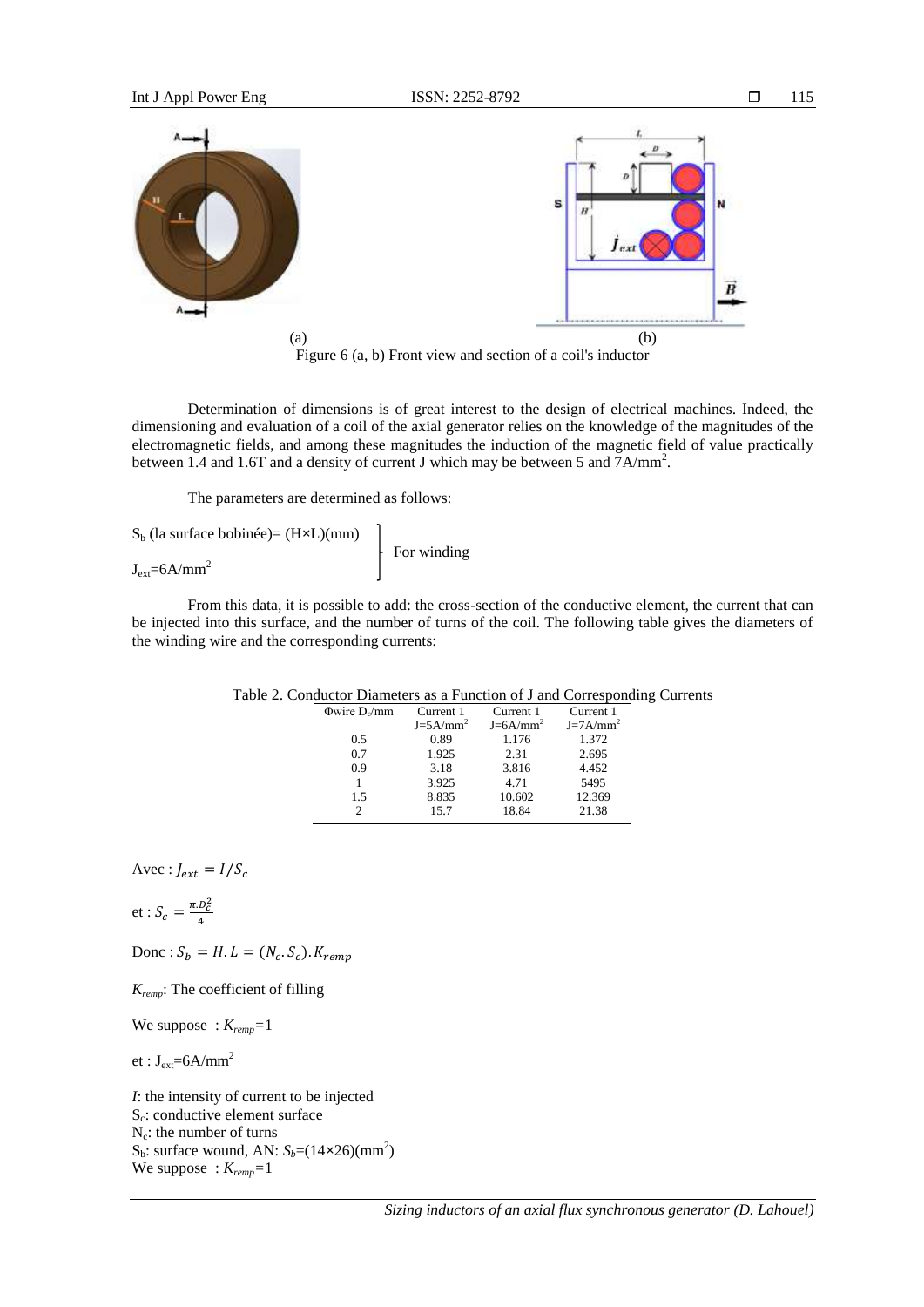Then, from these dimensions, and in addition the dimensions of the permanent magnet of the first model, the schematization of the inductor element is as follows:



Figure 7. Permanent magnet and inductive coils

After the dimensioning of a coil, the permanent magnets of the coils are replaced, while maintaining the same armature. While respecting the design steps of the Permanent Magnet variant, we must do the same work. Viewing the time of resolution which is important, we try to take a part of the machine, according to the parameters of the Table 3. The characteristics of the generator in question are shown in Table 3 which summarizes the set of electrical and geometric dimensions.

| Table 5. Generator Geometric Dimensions |                            |                |                                    |             |  |
|-----------------------------------------|----------------------------|----------------|------------------------------------|-------------|--|
| Elements                                | Dimensions                 |                | Symbols                            | Values (mm) |  |
|                                         | Lengths<br>Width<br>Height |                |                                    | 175         |  |
|                                         |                            |                |                                    | 30          |  |
| Induced                                 |                            |                | h                                  | 70          |  |
|                                         |                            | Number of Slot | m                                  | 12          |  |
|                                         | Coil                       | Length         | $\mathop{\hbox{\rm L}}\nolimits_0$ | 26          |  |
| Inductor                                |                            | Diameter       | $D_0$                              | 14          |  |
| $(4 \text{ coils})$                     | Core                       | Length         | $\Gamma^{}_{\!1}$                  | 37          |  |
|                                         |                            | Diameter       | D                                  | 12          |  |
|                                         | Diameter of conductor      |                | d                                  | $0.3 - 0.4$ |  |
| Gap                                     | Thickness                  |                |                                    | 3.4         |  |

Table 3. Generator Geometric Dimensions

Schematization and solving the problem performed under Comsol.



Figure 8. Distribution of magnetic field lines in 2D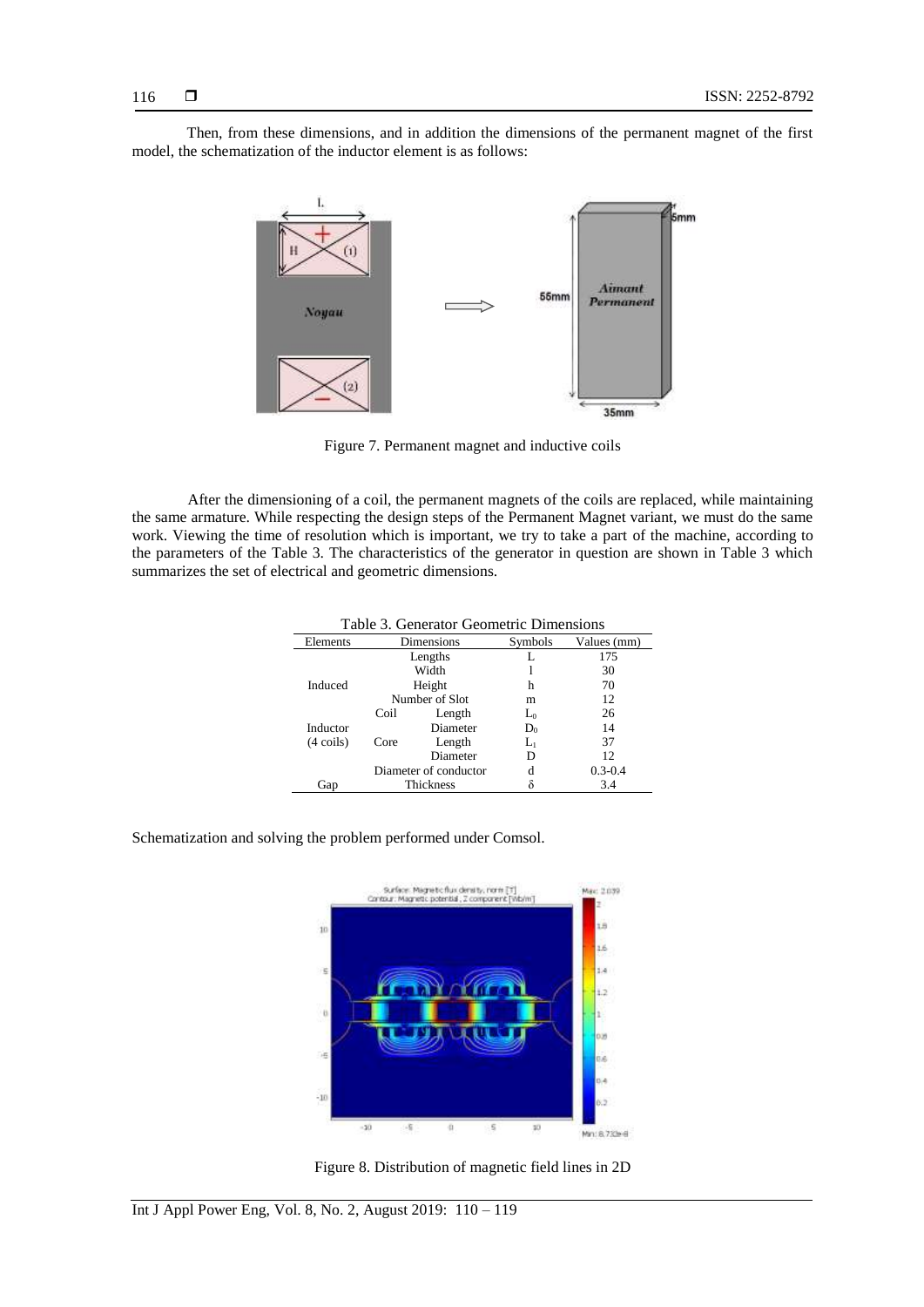

Figure 9. Magnetic induction at the air gap under dynamic conditions

The output voltage at the terminals of the armature coil is of the order of 50V.



Figure 10. The resulting voltage in the armature windings

In addition to the previous electromagnetic study, the thermal effect can be deduced for the two models, and the most suitable generator between the permanent magnet inductor model and the coil inductor.

### **5. THERMAL STUDY**

This study is carried out for both models (*SGPM* and SGIB), for a duration of 1800 s, and the results are given in the form of Figures 11 (a and b).

It is noted that the mean temperature at the air gap of the *SGPM* has evolved from 293 K to 390 K during the operating time of the machine with a current density of 3  $A/mm^2$  (Figure 11 a). On the other hand, for the GSIB working under the same conditions and configurations, the temperature evolves from 293 K to 360 K (Figure 11 b)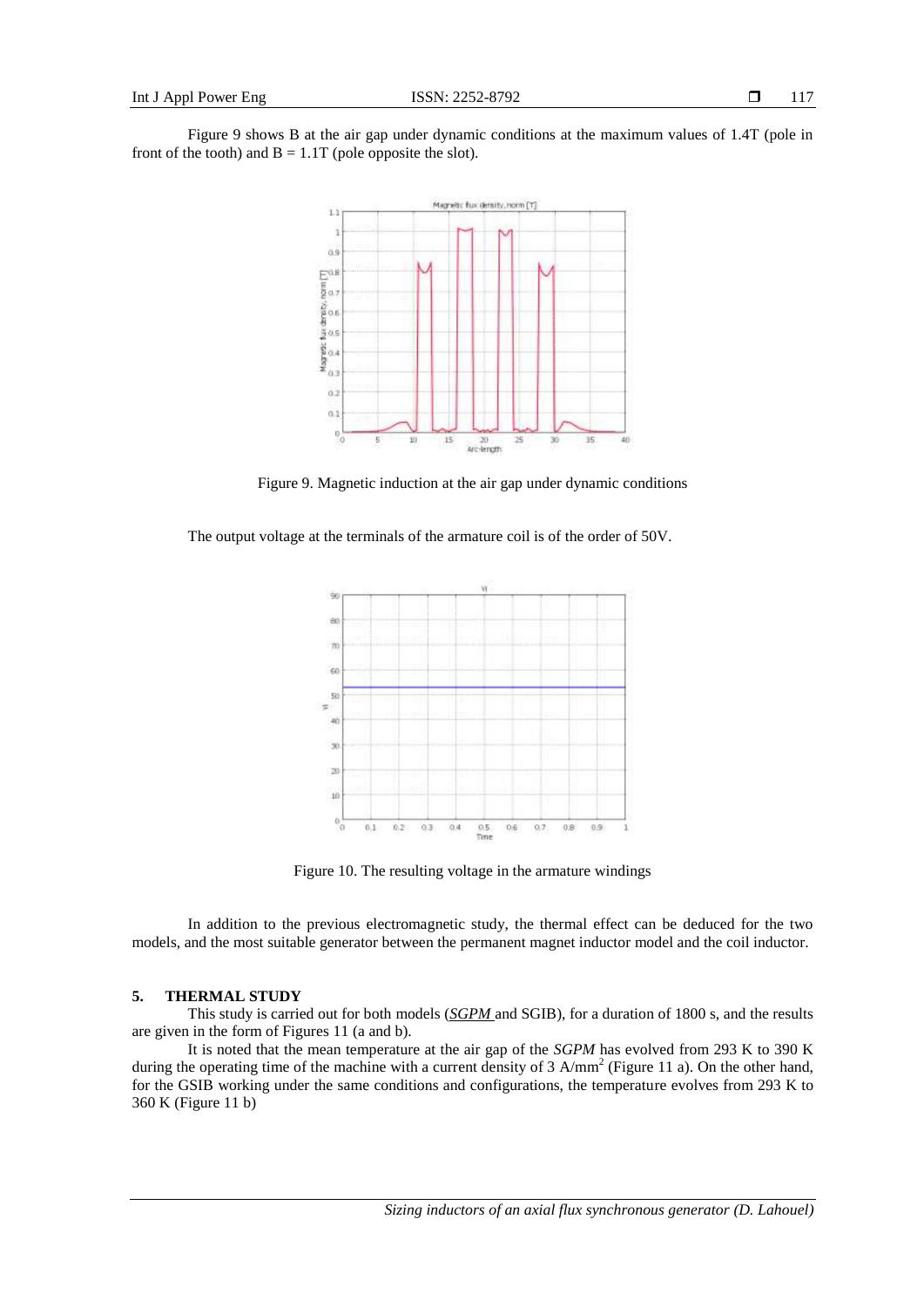

Figure 11. Temperature distribution in SGPM and SGIB after 1800 s

The temperature field is almost uniform for both cases, and with the same initial conditions (dimensions, current density, ambient temperature, etc.), the results of the coil inductor are better compared with the permanent magnet generator. The results of the temperature as a function of time for a duration of 1800 s, were recorded along the air gap of the two models, are shown in Figure 12 (a, b).

Figure 12 (a) shows the variation of the temperature at the air gap of the GSAP whose max value is of the order of 345K. Figure 12 (b) shows the variation of the temperature at the air gap of the GSIB whose max value is of the order of 325K. For a time greater than 1800s, the temperature difference increases which requires a cooling circuit for both models.



Figure 12. The temperature profile in the air gap for the two models successively (GSAP and GSIB)

Throughout the analysis, the results obtained for the case of two machines are very close, such as the magnetic induction at the air gap, and the output voltage of two generators, as well as the temperature. The replacement of two magnets (face to face), by a single coil, allowed us during this study to:

- Adjust the magnetic induction and the output voltage while acting on the excitation current.
- Decrease the thermal effect

The major disadvantage of the GSIB is the necessity of the brush rings at the level of the inductor. The experiment carried out by CAD makes it easier for us to calculate and dimension a coil equivalent to a given permanent magnet.